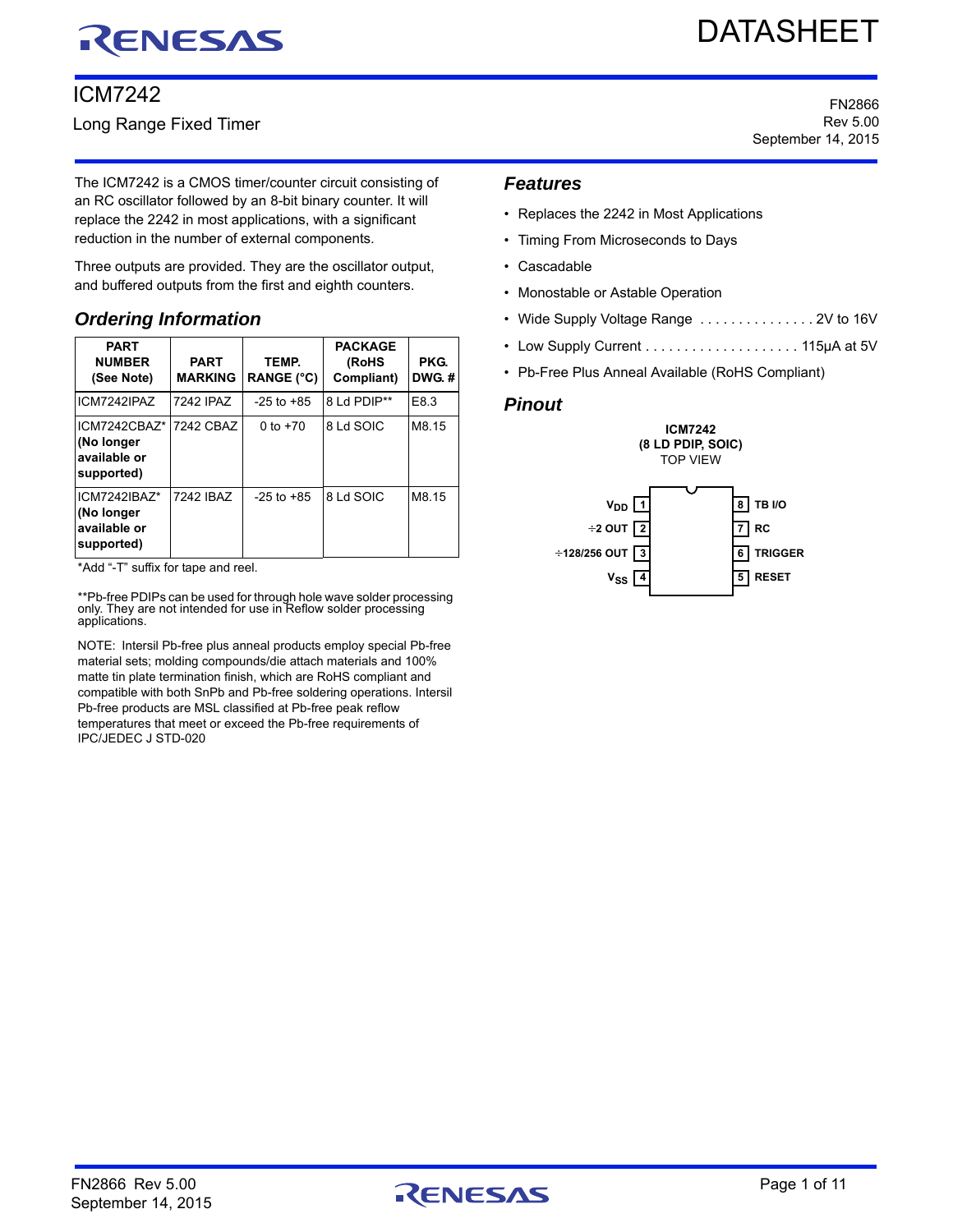# *Functional Block Diagram*



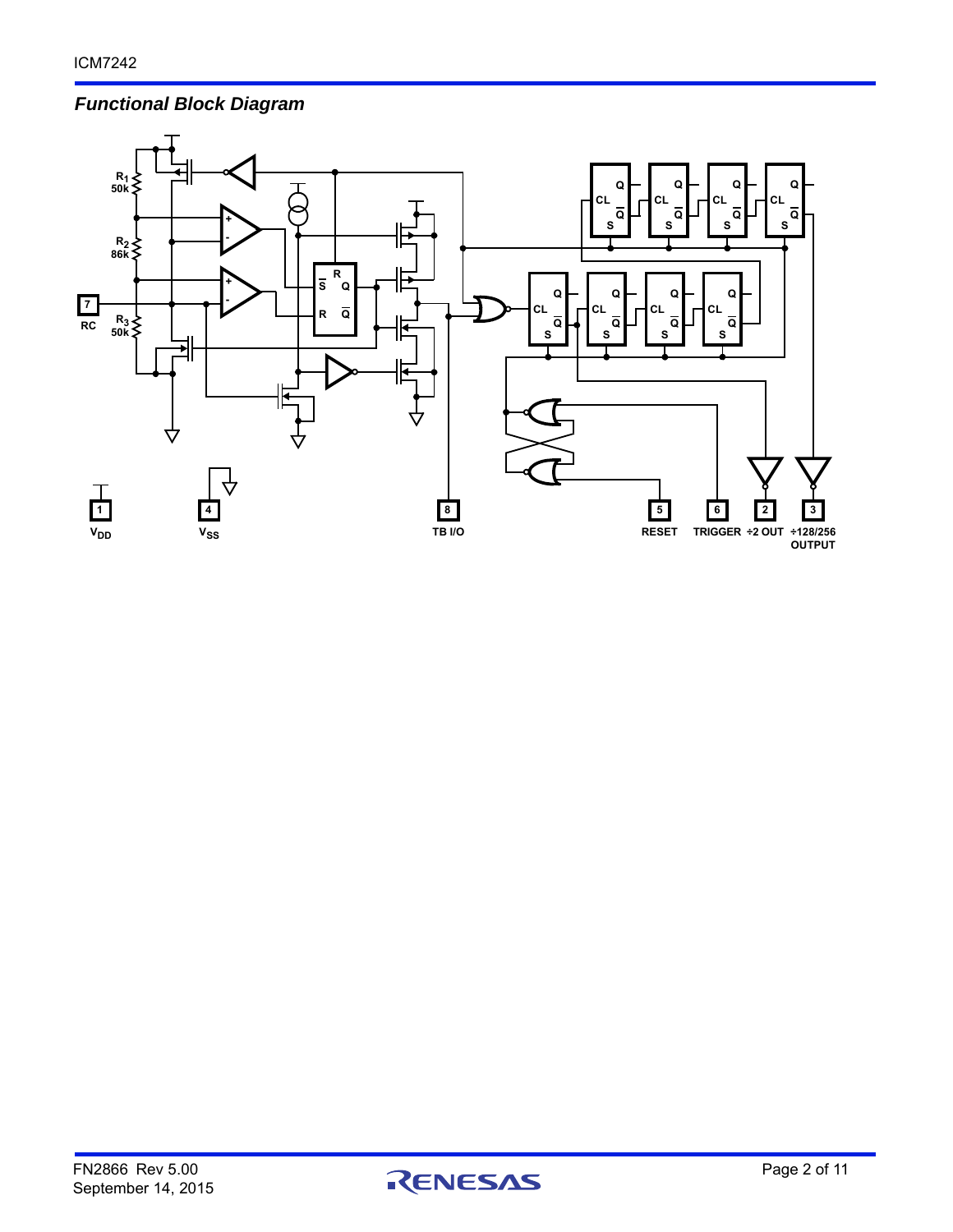#### **Absolute Maximum Ratings Thermal Information**

| , woondto maximum ratingo                                          |                                                                      |
|--------------------------------------------------------------------|----------------------------------------------------------------------|
|                                                                    | Thermal Resistance (Typical, Note2)<br>$\theta$ <sub>JA</sub> (°C/W) |
| Input Voltage (Note 1)                                             | 100<br>PDIP Package*                                                 |
| Terminals (Pins 5, 6, 7, 8) ( $V_{SS}$ -0.3V) to ( $V_{DD}$ +0.3V) | 160                                                                  |
| Continuous Output Current (Each Output). 50mA                      |                                                                      |
|                                                                    | Maximum Junction Temperature (Plastic Package) +150°C                |
| <b>Operating Conditions</b>                                        |                                                                      |
| Temperature Range                                                  | http://www.intersil.com/pbfree/Pb-FreeReflow.asp                     |
| $ICM7242125°C$ to +85°C                                            | *Pb-free PDIPs can be used for through hole wave solder              |
|                                                                    | processing only. They are not intended for use in Reflow solder      |
|                                                                    | processing applications.                                             |

*CAUTION: Stresses above those listed in "Absolute Maximum Ratings" may cause permanent damage to the device. This is a stress only rating and operation of the device at these or any other conditions above those indicated in the operational sections of this specification is not implied.*

#### NOTES:

<span id="page-2-0"></span>1. Due to the SCR structure inherent in the CMOS process, connecting any terminal to voltages greater than  $V_{DD}$  or less than  $V_{SS}$  may cause destructive device latchup. For this reason, it is recommended that no inputs from external sources not operating on the same supply be applied to the device before its supply is established and, that in multiple supply systems, the supply to the ICM7242 be turned on first.

<span id="page-2-1"></span>2.  $\theta$ <sub>JA</sub> is measured with the component mounted on an evaluation PC board in free air.

| <b>PARAMETER</b>                                    | <b>SYMBOL</b>          | <b>TEST CONDITIONS</b>                                                                          |                                            | MIN                      | <b>TYP</b>               | <b>MAX</b>               | <b>UNITS</b> |
|-----------------------------------------------------|------------------------|-------------------------------------------------------------------------------------------------|--------------------------------------------|--------------------------|--------------------------|--------------------------|--------------|
| <b>Guaranteed Supply Voltage</b>                    | <b>V<sub>DD</sub></b>  |                                                                                                 |                                            | $\overline{2}$           |                          | 16                       | V            |
| Supply Current                                      | <b>I</b> <sub>DD</sub> | Reset                                                                                           |                                            | $\overline{\phantom{a}}$ | 125                      |                          | μA           |
|                                                     |                        | Operating, $R = 10k\Omega$ , $C = 0.1\mu F$                                                     |                                            | $\overline{\phantom{a}}$ | 340                      | 800                      | μA           |
|                                                     |                        |                                                                                                 | Operating, $R = 1M\Omega$ , $C = 0.1\mu F$ | $\overline{a}$           | 220                      | 600                      | μA           |
|                                                     |                        | TB Inhibited, RC Connected to V <sub>SS</sub>                                                   |                                            | $\frac{1}{2}$            | 225                      | $\frac{1}{2}$            | μA           |
| <b>Timing Accuracy</b>                              |                        |                                                                                                 |                                            | $\frac{1}{2}$            | 5                        | $\overline{\phantom{a}}$ | %            |
| RC Oscillator Frequency Temperature<br><b>Drift</b> | $\Delta f/\Delta t$    |                                                                                                 | Independent of RC Components               | $\overline{a}$           | 250                      | $\overline{\phantom{0}}$ | ppm/°C       |
| Time Base Output Voltage                            | <b>VOTB</b>            | $I_{\text{SOURCE}} = 100 \mu \text{A}$                                                          |                                            | $\overline{\phantom{0}}$ | 3.5                      | $\overline{a}$           | $\vee$       |
|                                                     |                        | $I_{SINK}$ = 1.0mA                                                                              |                                            | $\overline{\phantom{a}}$ | 0.40                     | $\overline{a}$           | $\vee$       |
| Time Base Output Leakage Current                    | <b>TBLK</b>            | $RC = Ground$                                                                                   |                                            | $\overline{a}$           | $\overline{\phantom{a}}$ | 25                       | μA           |
| Trigger Input Voltage                               | <b>VTRIG</b>           | $V_{DD} = 5V$                                                                                   |                                            | $\frac{1}{2}$            | 1.6                      | 2.0                      | $\vee$       |
|                                                     |                        | $VDD = 15V$                                                                                     |                                            | $\frac{1}{2}$            | 3.5                      | 4.5                      | $\vee$       |
| <b>Reset Input Voltage</b>                          | <b>V<sub>RST</sub></b> | $V_{DD} = 5V$<br>$VDD = 15V$                                                                    |                                            | $\overline{\phantom{0}}$ | 1.3                      | 2.0                      | $\vee$       |
|                                                     |                        |                                                                                                 |                                            | $\overline{a}$           | 2.7                      | 4.0                      | V            |
| Trigger/Reset Input Current                         | <b>ITRIG IRST</b>      |                                                                                                 |                                            | $\overline{a}$           | 10                       | $\overline{\phantom{a}}$ | μA           |
| Max Count Toggle Rate                               | $f_T$                  | $V_{DD} = 2V$                                                                                   | > Counter/Divider Mode                     | $\overline{\phantom{a}}$ | $\mathbf{1}$             | $\overline{\phantom{a}}$ | <b>MHz</b>   |
|                                                     |                        | $VDD = 5V$                                                                                      |                                            | $\overline{2}$           | 6                        |                          | <b>MHz</b>   |
|                                                     |                        | $VDD = 15V$                                                                                     |                                            | $\overline{a}$           | 13                       | $\frac{1}{2}$            | <b>MHz</b>   |
|                                                     |                        | 50% Duty Cycle Input with Peak to Peak<br>Voltages Equal to V <sub>DD</sub> and V <sub>SS</sub> |                                            |                          |                          |                          |              |
| <b>Output Saturation Voltage</b>                    | <b>V<sub>SAT</sub></b> | All Outputs Except TB Output $V_{DD} = 5V$ ,<br>$I_{OUT} = 3.2mA$                               |                                            | $\frac{1}{2}$            | 0.22                     | 0.4                      | $\vee$       |
| <b>Output Sourcing Current</b>                      | <b>ISOURCE</b>         | $V_{DD}$ = 5V Terminals 2 and 3, $V_{OUT}$ = 1V                                                 |                                            | $\overline{\phantom{0}}$ | 300                      | $\overline{\phantom{a}}$ | μA           |
| MIN Timing Capacitor (Note 3)                       | $C_T$                  |                                                                                                 |                                            | 10                       | $\overline{\phantom{a}}$ |                          | pF           |
| Timing Resistor Range (Note 3)                      | $R_T$                  | $V_{DD} = 2 - 16V$                                                                              |                                            | 1k                       | $\overline{\phantom{a}}$ | 22M                      | Ω            |

#### **Electrical Specifications**  $V_{DD} = 5V$ ,  $T_A = +25^\circ C$ , R = 10k $\Omega$ , C = 0.1µF,  $V_{SS} = 0V$ , Unless Otherwise Specified

NOTE:

<span id="page-2-2"></span>3. For design only, not tested.

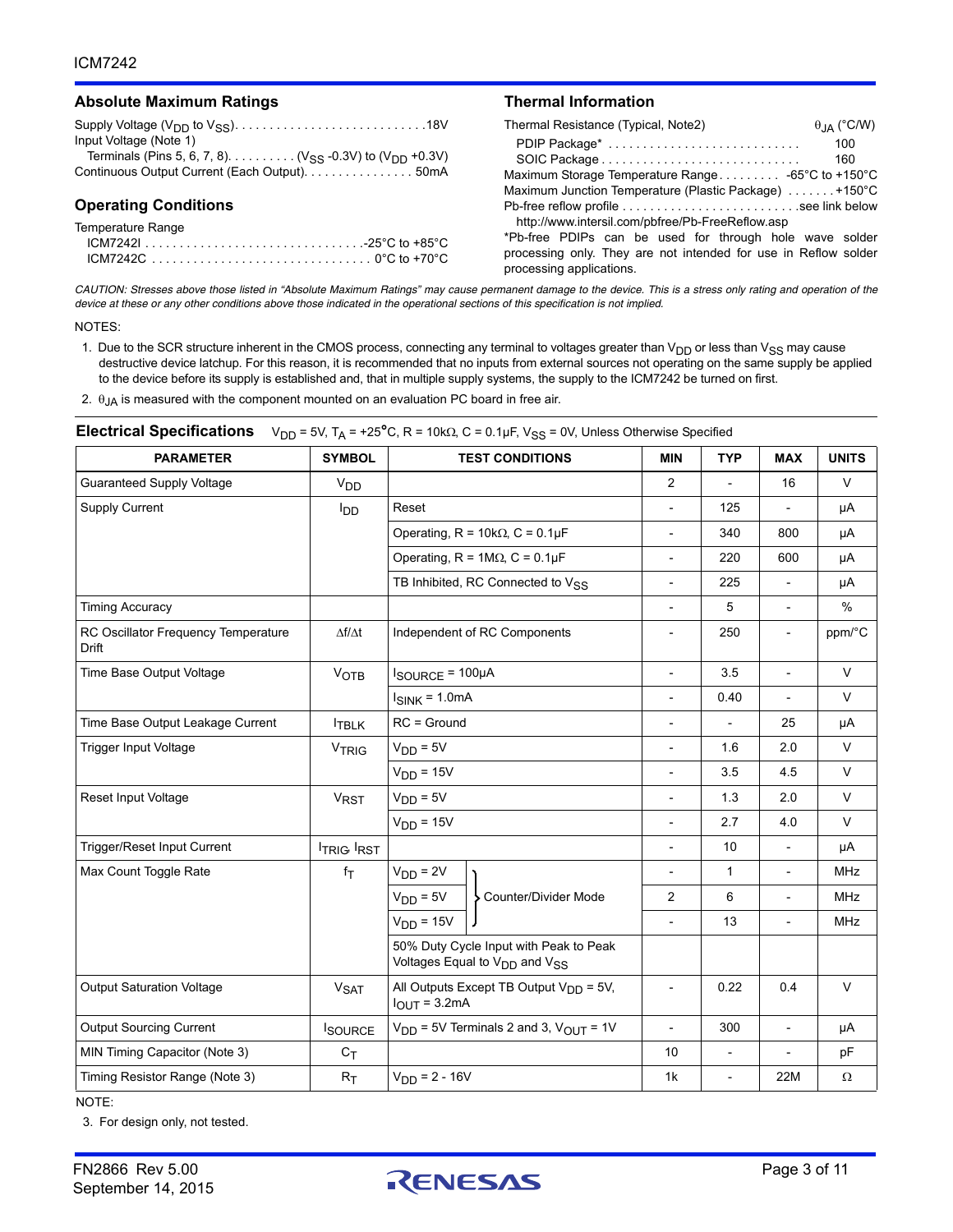# *Test Circuit*



# NOTE:

4.  $\div 2^1$  and  $\div 2^8$  outputs are inverters and have active pullups.

# *Application Information*

### *Operating Considerations*

Shorting the RC terminal or output terminals to  $V_{DD}$  may exceed dissipation ratings and/or maximum DC current limits (especially at high supply voltages).

There is a limitation of 50pF maximum loading on the TB I/O terminal if the timebase is being used to drive the counter section. If higher value loading is used, the counter sections may miscount.

For greatest accuracy, use timing component values shown in Figure [8](#page-6-0). For highest frequency operation it will be desirable to use very low values for the capacitor; accuracy will decrease for oscillator frequencies in excess of 200kHz.

The timing capacitor should be connected between the RC pin and the positive supply rail,  $V_{DD}$ , as shown in Figure [1.](#page-3-0) When system power is turned off, any charge remaining on the capacitor will be discharged to ground through a large internal diode between the RC node and  $V_{SS}$ . Do NOT reference the timing capacitor to ground, since there is no high current path in this direction to safely discharge the capacitor when power is turned off. The discharge current from such a configuration could potentially damage the device.

When driving the counter section from an external clock, the optimum drive waveform is a square wave with an amplitude equal to the supply voltage. If the clock is a very slow ramp triangular, sine wave, etc., it will be necessary to "square up" the waveform; this can be done by using two CMOS inverters in series, operating from the same supply voltage as the ICM7242.

The ICM7242 is a non-programmable timer whose principal applications will be very low frequency oscillators and long range timers; it makes a much better low frequency oscillator/timer than a 555 or ICM7555, because of the onchip 8-bit counter. Also, devices can be cascaded to produce extremely low frequency signals.

Because outputs will not be ANDed, output inverters are used instead of open drain N-Channel transistors, and the

external resistors used for the 2242 will not be required for the ICM7242. The ICM7242 will, however, plug into a socket for the 2242 having these resistors.

The timing diagram for the ICM7242 is shown in Figure [1](#page-3-0). Assuming that the device is in the RESET mode, which occurs on power up or after a positive signal on the RESET terminal (if TRIGGER is low), a positive edge on the trigger input signal will initiate normal operation. The discharge transistor turns on, discharging the timing capacitor C, and all the flip-flops in the counter chain change states. Thus, the outputs on terminals 2 and 3 change from high to low states. After 128 negative timebase edges, the  $\div 2^8$  output returns to the high state.



<span id="page-3-0"></span>



**FIGURE 2. USING THE ICM7242 AS A RIPPLE COUNTER (DIVIDER)**

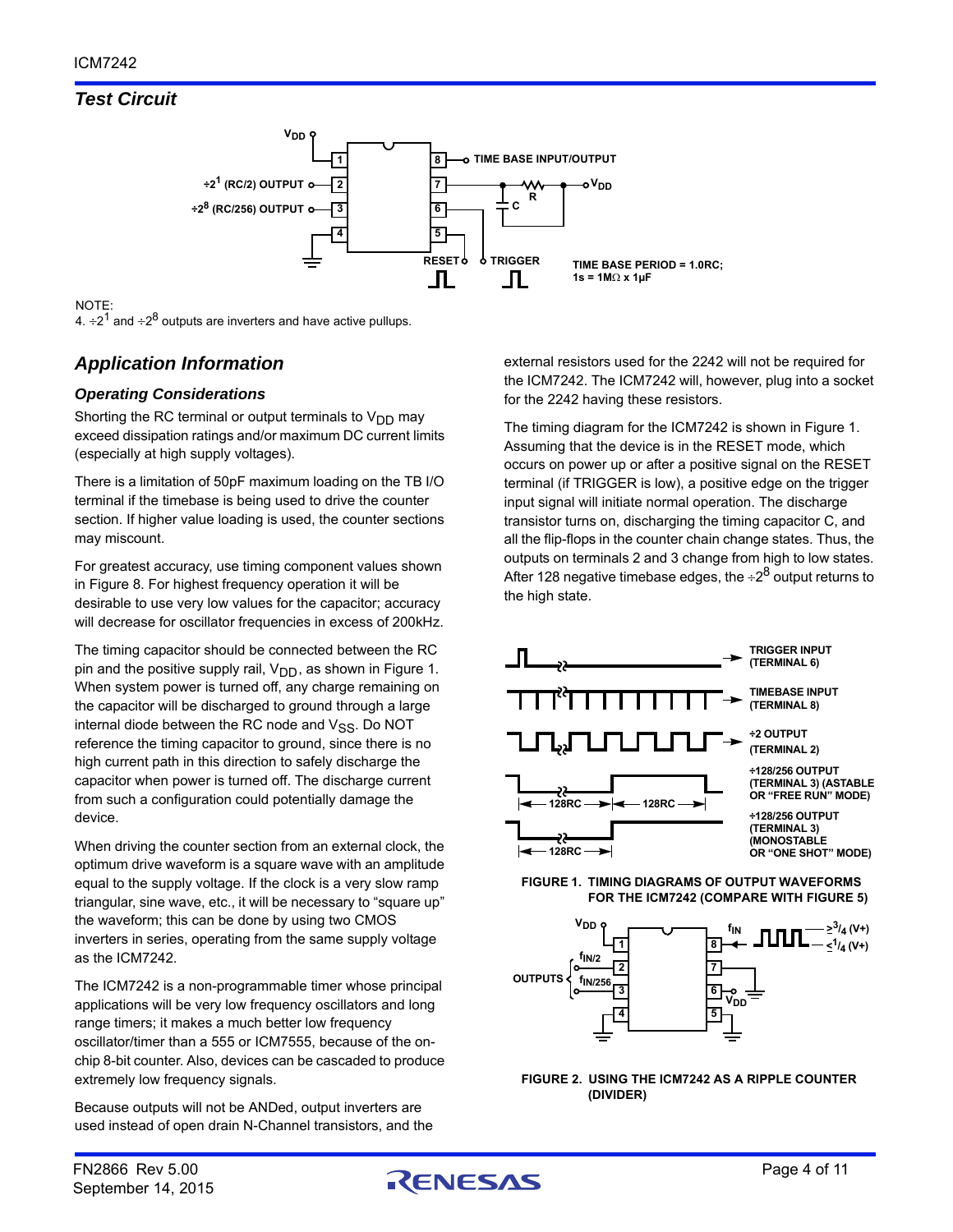To use the 8-bit counter without the timebase, Terminal 7 (RC) should be connected to ground and the outputs taken from Terminals 2 and 3.

The ICM7242 may be used for a very low frequency square wave reference. For this application the timing components are more convenient than those that would be required by a 555 timer. For very low frequencies, devices may be cascaded (see Figure [3\)](#page-4-0).



<span id="page-4-0"></span>**FIGURE 3. LOW FREQUENCY REFERENCE (OSCILLATOR)**

For monostable operation the  $\div 2^8$  output is connected to the RESET terminal. A positive edge on TRIGGER initiates the cycle (NOTE: TRIGGER overrides RESET).



**FIGURE 4. MONOSTABLE OPERATION**

The ICM7242 is superior in all respects to the 2242 except for initial accuracy and oscillator stability. This is primarily due to the fact that high value p-resistors have been used on the ICM7242 to provide the comparator timing points.

**TABLE 1. COMPARING THE ICM7242 WITH THE 2242**

| <b>CHARACTERISTICS</b>                                    | <b>ICM7242</b>                     | 2242                            |  |
|-----------------------------------------------------------|------------------------------------|---------------------------------|--|
| <b>Operating Voltage</b>                                  | 2V to 16V                          | 4V to 15V                       |  |
| Operating Temperature Range                               | $-25^{\circ}$ C to 85 $^{\circ}$ C | $0^{\circ}$ C to $70^{\circ}$ C |  |
| Supply Current, $V_{DD} = 5V$                             | 0.7mA (Max)                        | 7mA (Max)                       |  |
| <b>Pullup Resistors</b>                                   |                                    |                                 |  |
| <b>TB Output</b>                                          | No                                 | Yes                             |  |
| $\div$ 2 Output                                           | No                                 | Yes                             |  |
| ÷256 Output                                               | No                                 | Yes                             |  |
| <b>Toggle Rate</b>                                        | 3.0MHz                             | $0.5$ MHz                       |  |
| <b>Resistor to Inhibit Oscillator</b>                     | No                                 | Yes                             |  |
| Resistor in Series with Reset for<br>Monostable Operation | N٥                                 | Yes                             |  |
| Capacitor TB Terminal for HF<br>Operation                 | No                                 | Sometimes                       |  |

By selection of R and C, a wide variety of sequence timing can be realized. A typical flow chart for a machine tool controller could be as shown in Figure [5.](#page-4-1)



#### <span id="page-4-1"></span>**FIGURE 5. FLOW CHART FOR MACHINE TOOL CONTROLLER**

By cascading devices, use of low cost CMOS AND/OR gates and appropriate RC delays between stages, numerous sequential control variations can be obtained. Typical applications include injection molding machine controllers, phonograph record production machines, automatic sequencers (no metal contacts or moving parts), milling machine controllers, process timers, automatic lubrication systems, etc.

### *Sequence Timing*

- Process Control
- Machine Automation
- Electro-Pneumatic Drivers
- Multi Operation (Serial or Parallel Controlling)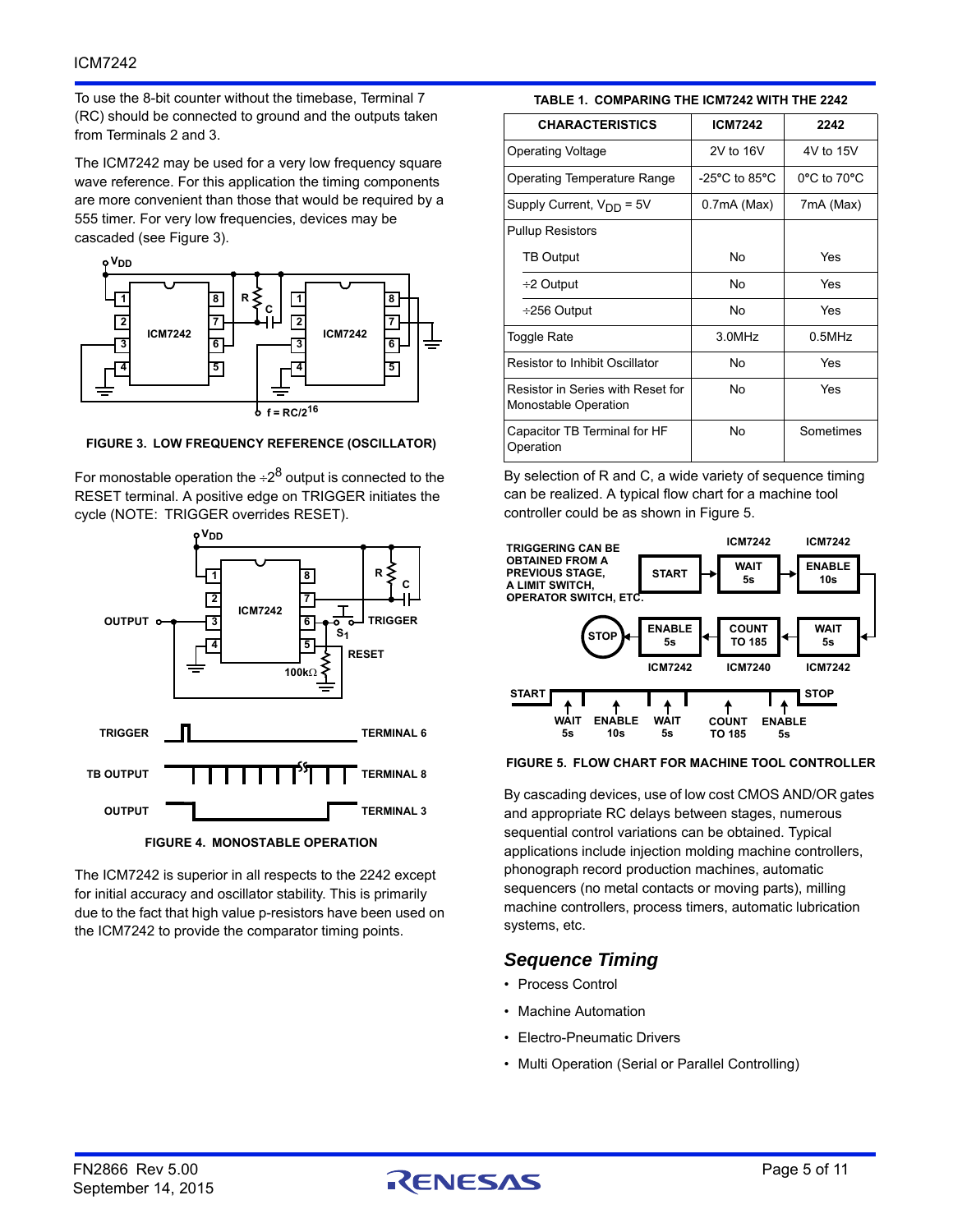

**PUSH S1 TO START SEQUENCE:**



NOTE: Select RC values for desired "ON TIME" for each ICM7242.

**FIGURE 6. SEQUENCE TIMER**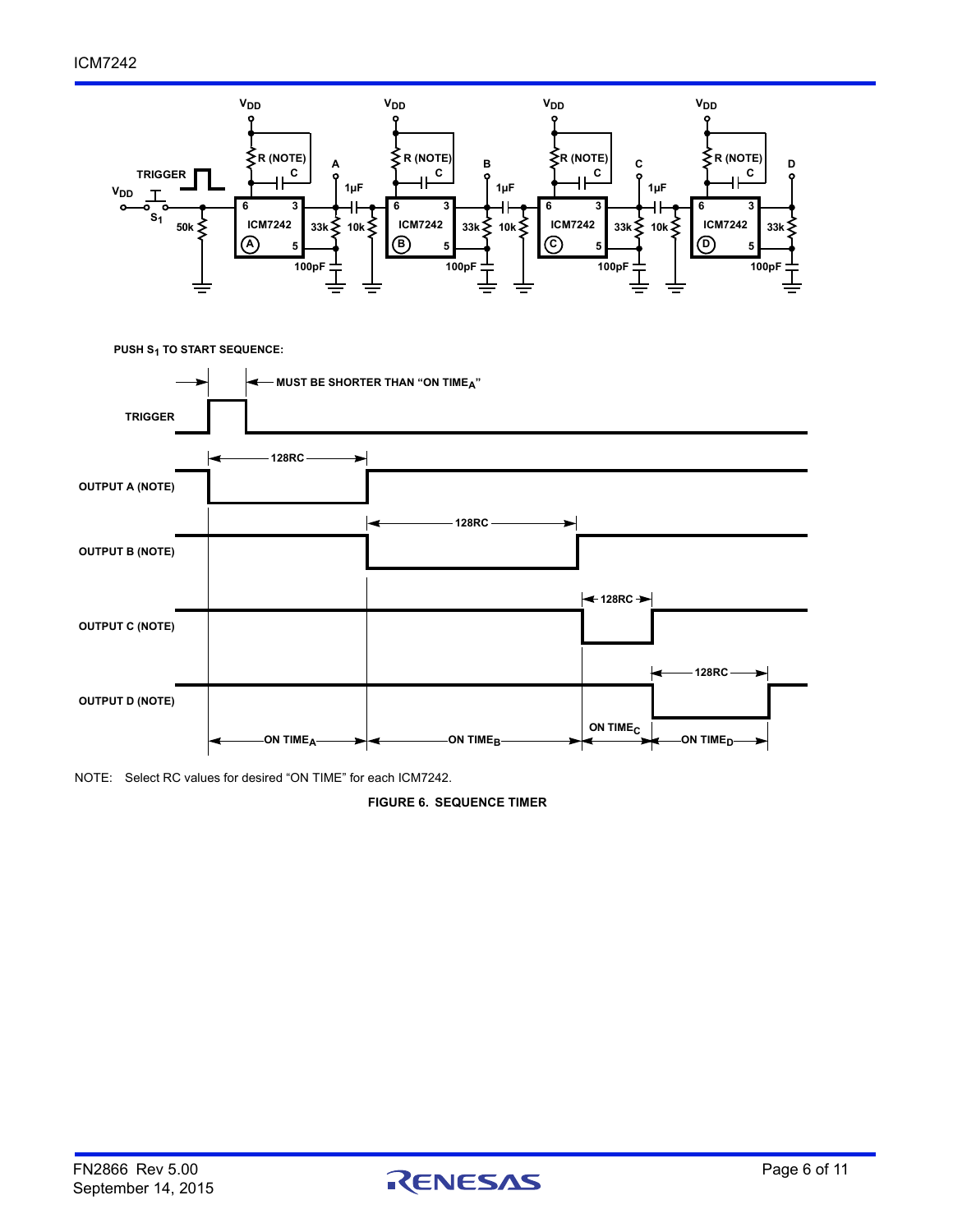### *Typical Performance Curves*



FIGURE 7. SUPPLY CURRENT vs SUPPLY VOLTAGE FIGURE 8. RECOMMENDED RANGE OF TIMING



**FIGURE 9. TIMEBASE FREE RUNNING FREQUENCY vs R AND C FIGURE 10. MINIMUM TRIGGER PULSE WIDTH vs TRIGGER** 







<span id="page-6-0"></span>**COMPONENT VALUES FOR ACCURATE TIMING**



**AMPLITUDE**





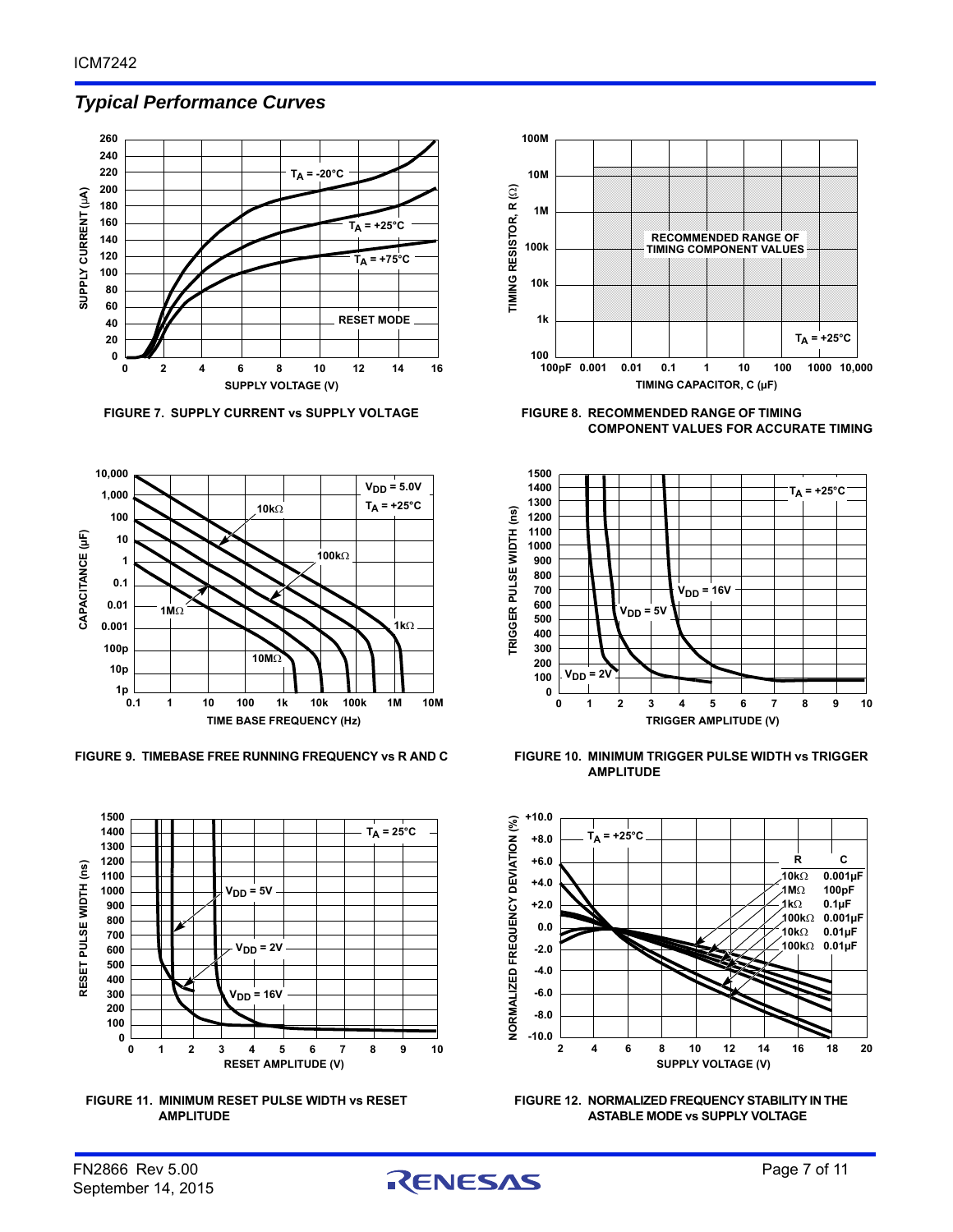# *Typical Performance Curves* **(Continued)**











**FIGURE 14. MAXIMUM DIVIDER FREQUENCY vs SUPPLY VOLTAGE**



**FIGURE 16. OUTPUT SATURATION CURRENT vs OUTPUT SATURATION VOLTAGE**

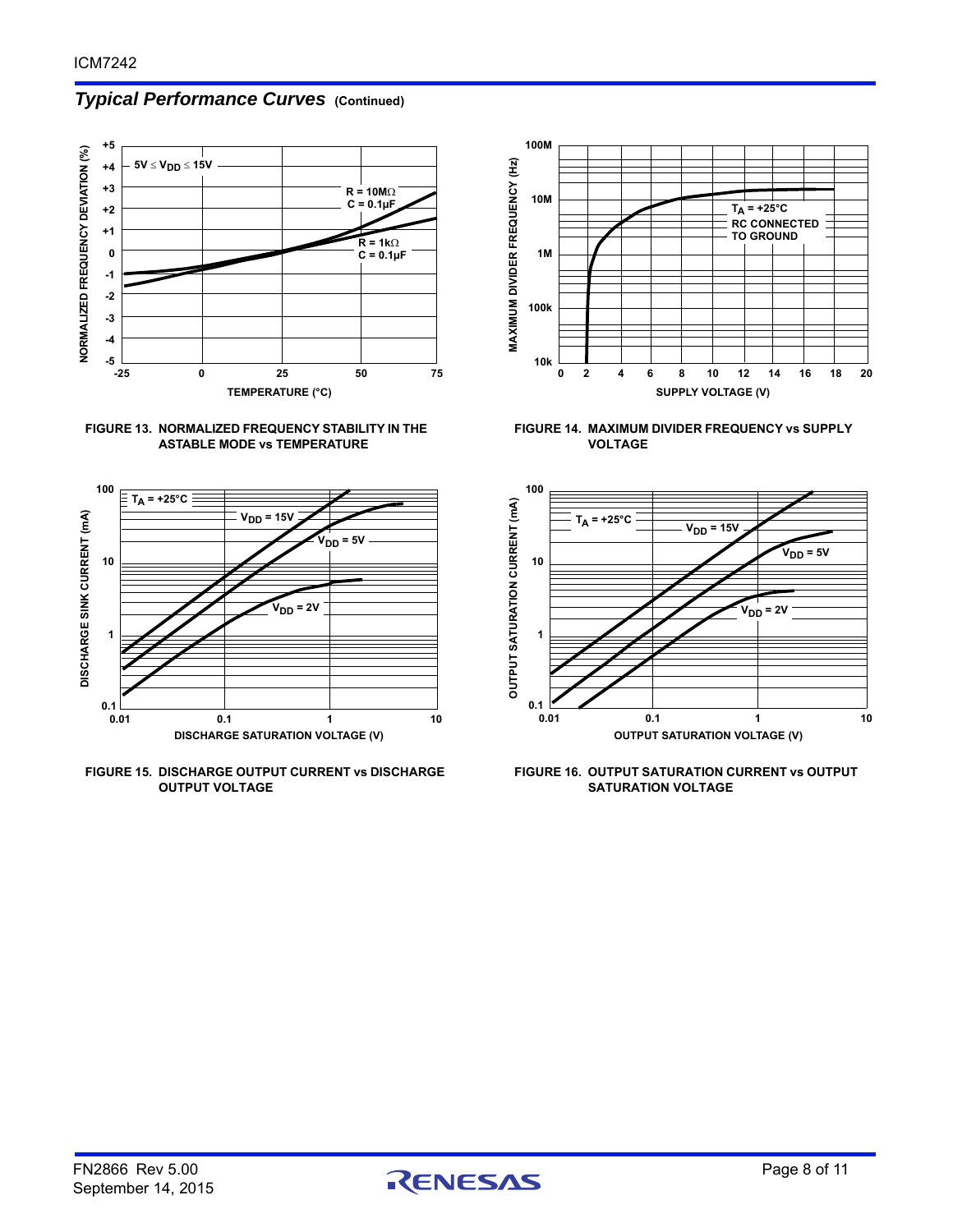## *Revision History*

The revision history provided is for informational purposes only and is believed to be accurate, but not warranted. Please go to the web to make sure that you have the latest revision.

| <b>DATE</b>        | <b>REVISION</b> | <b>CHANGE</b>                                                                                    |
|--------------------|-----------------|--------------------------------------------------------------------------------------------------|
| September 14, 2015 | FN2866.5        | - Ordering Information Table on page 1.<br>- Added Revision History and About Intersil sections. |

### *About Intersil*

Intersil Corporation is a leading provider of innovative power management and precision analog solutions. The company's products address some of the largest markets within the industrial and infrastructure, mobile computing and high-end consumer markets. For the most updated datasheet, application notes, related documentation and related parts, please see the respective product information page found at<www.intersil.com>.

You may report errors or suggestions for improving this datasheet by visiting [www.intersil.com/ask](http://www.intersil.com/en/support.html?OrganizationID=784358&p=createnewticket&p_href=http%3A%2F%2Fwww.intersil.com%2Fen%2Fsupport.html).

Reliability reports are also available from our website at [www.intersil.com/support.](http://www.intersil.com/en/support/qualandreliability.html#reliability)

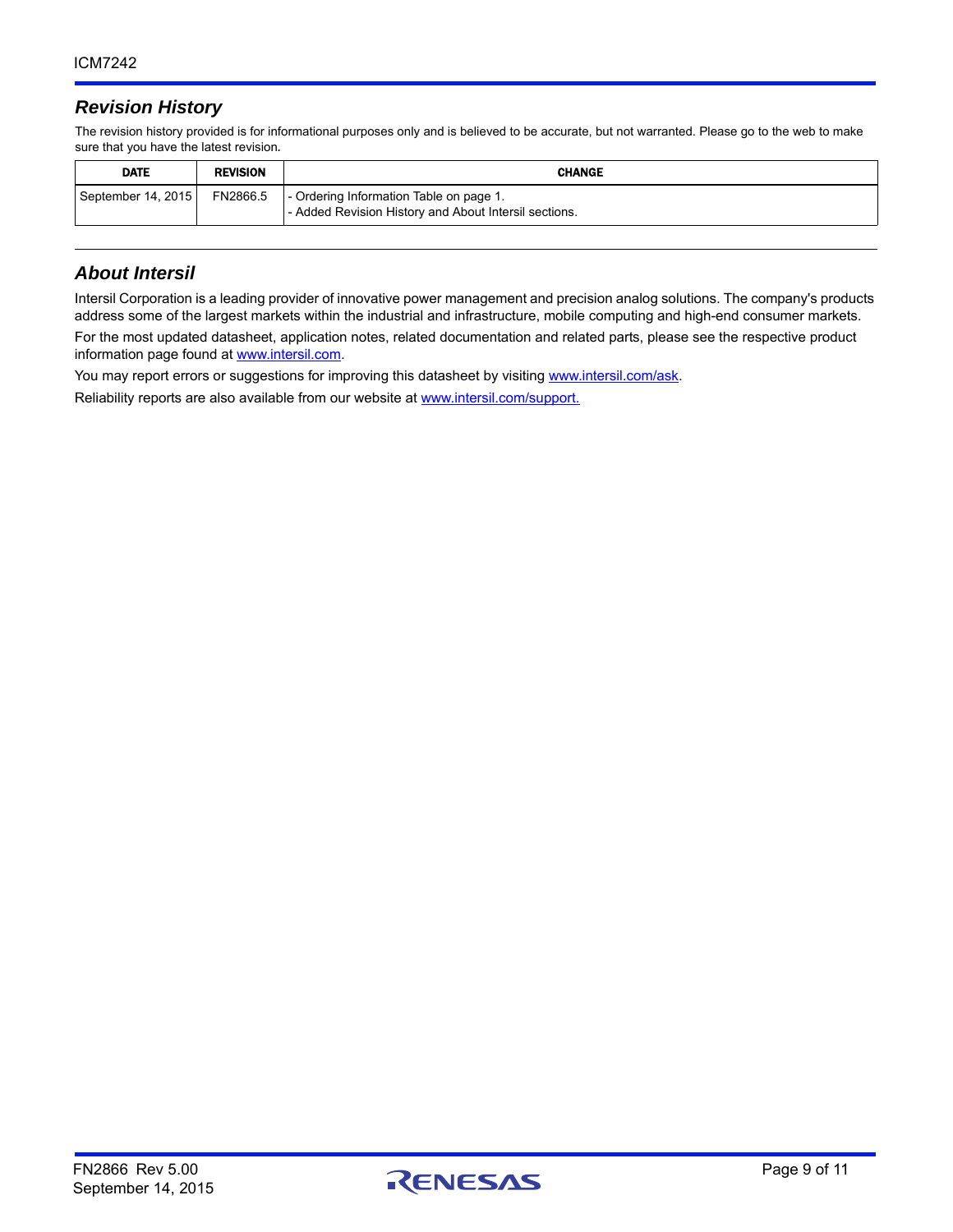### *Dual-In-Line Plastic Packages (PDIP)*



#### NOTES:

- 1. Controlling Dimensions: INCH. In case of conflict between English and Metric dimensions, the inch dimensions control.
- 2. Dimensioning and tolerancing per ANSI Y14.5M**-**1982.
- 3. Symbols are defined in the "MO Series Symbol List" in Section 2.2 of Publication No. 95.
- 4. Dimensions A, A1 and L are measured with the package seated in JEDEC seating plane gauge GS**-**3.
- 5. D, D1, and E1 dimensions do not include mold flash or protrusions. Mold flash or protrusions shall not exceed 0.010 inch (0.25mm).
- 6. E and  $|e_A|$  are measured with the leads constrained to be perpendicular to datum | C- |.
- 7.  $e_B$  and  $e_C$  are measured at the lead tips with the leads unconstrained.  $e_C$  must be zero or greater.
- 8. B1 maximum dimensions do not include dambar protrusions. Dambar protrusions shall not exceed 0.010 inch (0.25mm).
- 9. N is the maximum number of terminal positions.
- 10. Corner leads (1, N, N/2 and N/2 + 1) for E8.3, E16.3, E18.3, E28.3, E42.6 will have a B1 dimension of 0.030 - 0.045 inch (0.76 - 1.14mm).

#### **E8.3 (JEDEC MS-001-BA ISSUE D) 8 LEAD DUAL-IN-LINE PLASTIC PACKAGE**

|                | <b>INCHES</b> |            | <b>MILLIMETERS</b> |            |                |
|----------------|---------------|------------|--------------------|------------|----------------|
| <b>SYMBOL</b>  | <b>MIN</b>    | <b>MAX</b> | <b>MIN</b>         | <b>MAX</b> | <b>NOTES</b>   |
| A              |               | 0.210      |                    | 5.33       | 4              |
| A1             | 0.015         |            | 0.39               |            | 4              |
| A <sub>2</sub> | 0.115         | 0.195      | 2.93               | 4.95       |                |
| в              | 0.014         | 0.022      | 0.356              | 0.558      |                |
| <b>B1</b>      | 0.045         | 0.070      | 1.15               | 1.77       | 8, 10          |
| C              | 0.008         | 0.014      | 0.204              | 0.355      |                |
| D              | 0.355         | 0.400      | 9.01               | 10.16      | 5              |
| D <sub>1</sub> | 0.005         |            | 0.13               |            | 5              |
| Е              | 0.300         | 0.325      | 7.62               | 8.25       | 6              |
| E1             | 0.240         | 0.280      | 6.10               | 7.11       | 5              |
| e              |               | 0.100 BSC  | 2.54 BSC           |            |                |
| eд             | 0.300 BSC     |            | 7.62 BSC           |            | 6              |
| $e_{B}$        |               | 0.430      |                    | 10.92      | $\overline{7}$ |
| L              | 0.115         | 0.150      | 2.93               | 3.81       | 4              |
| Ν              | 8             |            | 8                  |            | 9              |

Rev. 0 12/93